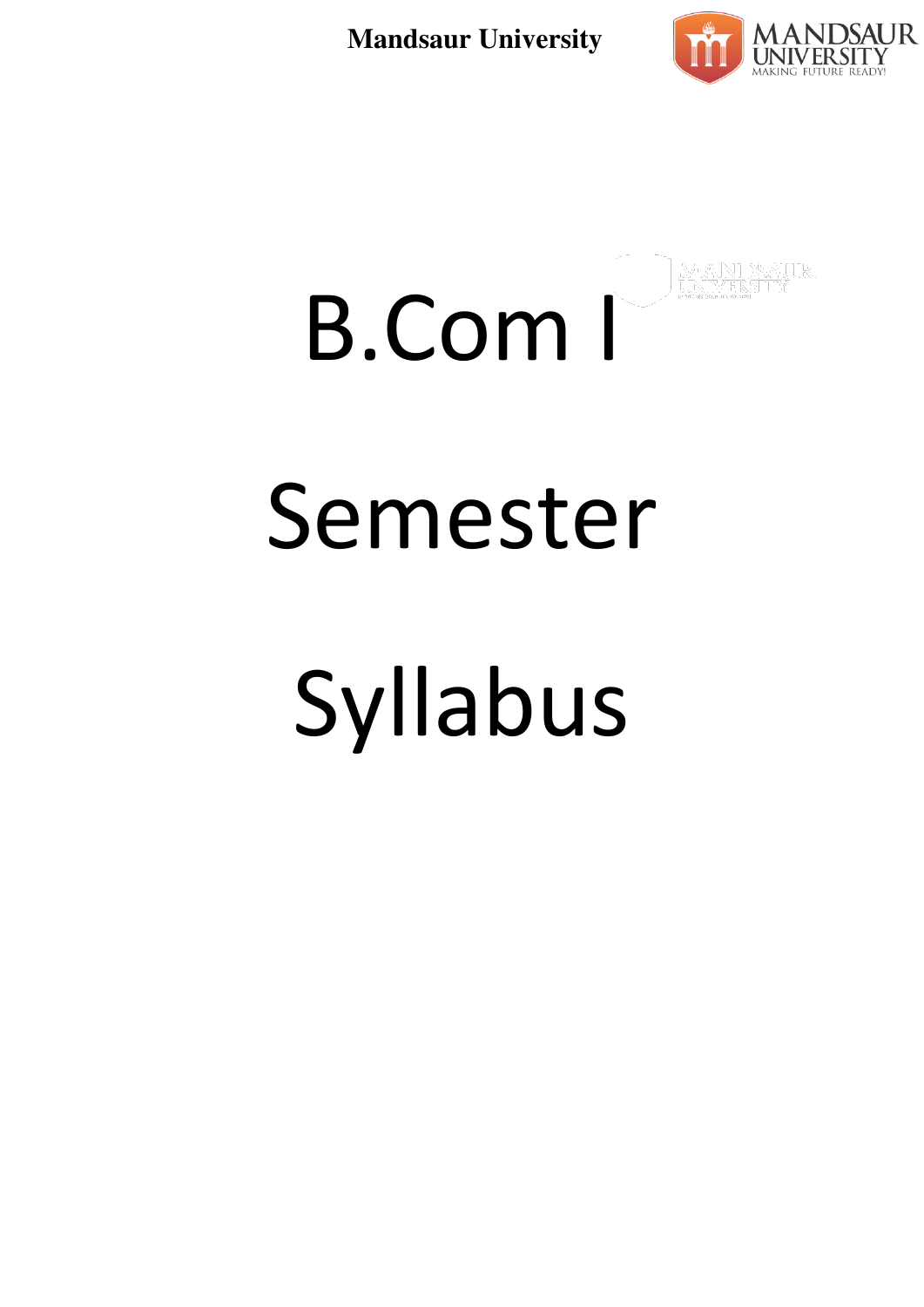

| Subject Name                   |  | `redit |
|--------------------------------|--|--------|
| MGT010 - Environmental Studies |  | r      |

# **Objectives:**

To provide a deeper understanding of environment and its function. Students have to be practically involved to understand the environmental process by doing field work.

# **Unit-1**

*Nature of environmental studies:* Definition, scope and importance, Need of Environmental Studies for public awareness; Natural Resources: Renewable & nonrenewable resources

# **Unit-2**

*Social Issues and the Environment:* Urban problems related to energy, Water conservation, rain water harvesting. *Biodiversity and its conservation:* Introduction – definition: genetics, species and economic diversity. Bio-geographically classification of India. Biodiversity at global, national and local levels.

## **Unit -3**

*Ecosystems:* Concept of eco-system, structure and function of an ecosystem, producers, consumers and decomposers, energy flow in ecosystem. Introduction, types, characteristic features, structures and functions of following ecosystem: forest ecosystem, grassland ecosystem, desert ecosystem, aquatic ecosystem.

## **Unit -4**

Environmental Protection Act, Air (Prevention & control of pollution) Act, Water (Prevention & control of pollution) Act, Forest Conservation Act.

## **Unit-5**

*Environmental Pollution:* Causes, effects and measures of air pollution; Water, soil, marine, noise, thermal pollution. Solid waste management.

## **Outcomes:**

- Develop an in-depth understanding of various environmental issues and concern of national and global importance.
- Develop a balance view of the relationship between environment and development.
- To develop skills to undertake and participate in investigative studies on various environmental studies.

## **Text books:**

- 1. Bharucha Erach (ed) Textbook of Environmental Studies., University Press India Pvt. Ltd
- 2. India Santra S.C, (ed), Environmental Science, New Central Agency Pvt. Ltd Kolkata, India

- 1. Bharucha Erach, 2003, The Biodiversity of India, Mapin Publishing Pvt. Ltd, Ahmedabad380013
- 2. Kaushik, Anubha&Kaushik, C.P 2006. Perspectives in Environmental Studies, New Age International (p) Ltd. Publisher New Delhi
- 3. Singh savindra 2003. Environmental Geography, PrayagPustakBhawan, Allahabad.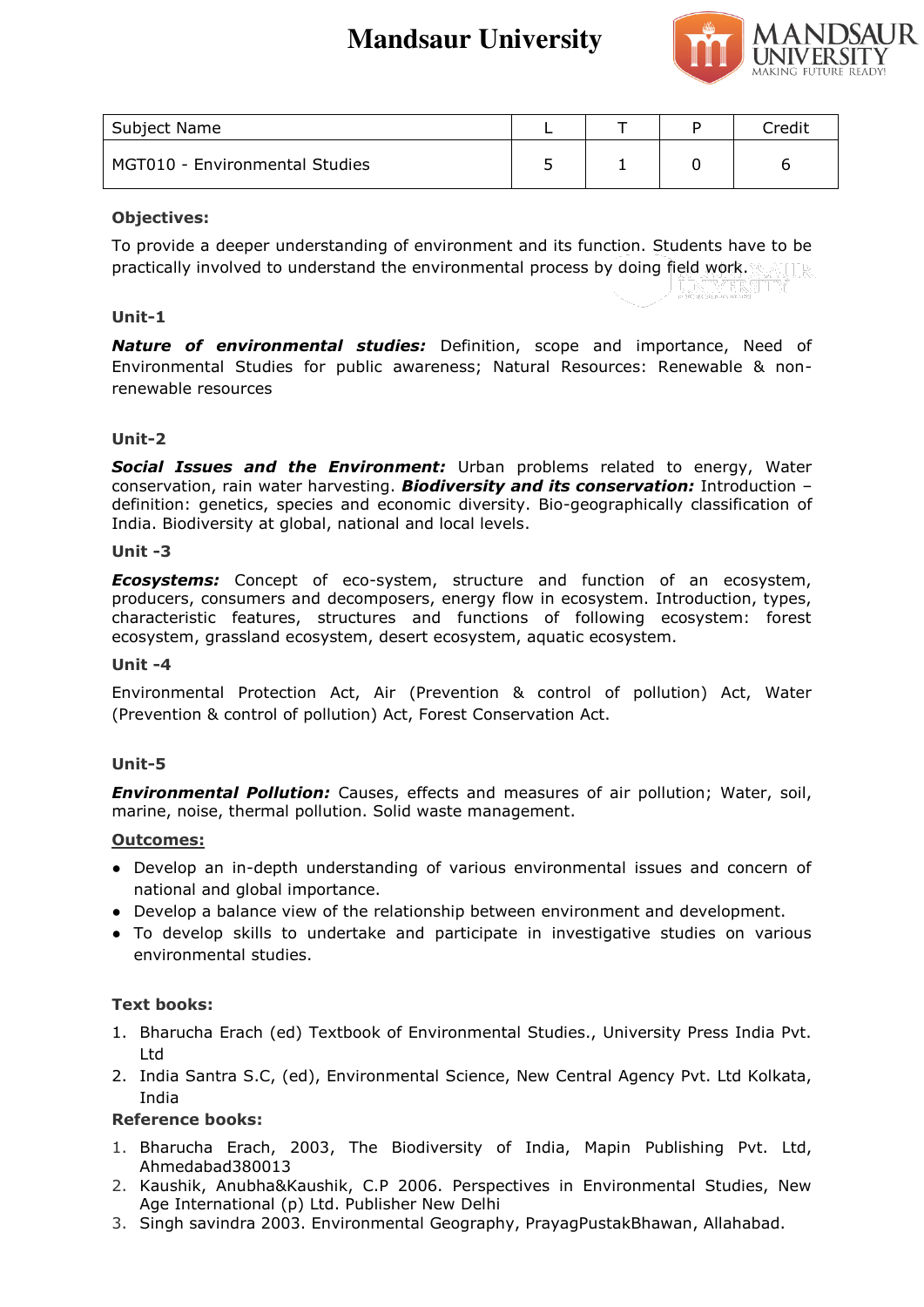

| Subject Name                         |  | Credit |
|--------------------------------------|--|--------|
| COM010 - Financial Accounting Part I |  |        |

**Objectives:** 

- Explain the concept and role of accounting and financial reporting in the modern market economy,
- Explain the regulatory framework for the operation of accounting activities,
- Understanding of basic accounting concepts, accounting principles and techniques of posting basic business changes.
- Explain the structure and content of financial statements.

# **Unit-1**

**Meaning and Scope of Accounting:** Need, development, and definition of accounting; Bookkeeping and accounting; Persons interested in accounting; Branches of accounting; Objectives of accounting.

# **Unit-2**

**Accounting Principles:** Conventions and concept, Financial Accounting Standard: Concept, Setting Process and Names, IFRS-Introduction.

**Capital and Revenue:** Classification of income; Classification of expenditure; Classification of receipts

# **Unit -3**

**Accounting Transactions:** Accounting Cycle; Journal; Rules of debit and credit; Compound journal entry; Opening entry; Relationships between Journal and Ledger; Rules regarding posting; Trial balance; Sub divisions of journal.

## **Unit -4**

**Preparation of Final accounts**-Trading, P&L and Balance sheet and accounting treatment of adjustments.

## **Unit-5**

**Depreciation Provisions and Reserves:** Concept of depreciation; Causes of depreciation; Depreciation, depletion, amortization, and dilapidation; Types of Provisions and Reserves Depreciation accounting; Methods of recording depreciation; SLM and WDV Method.

## **Outcomes:**

- Identify accounting rules required for business enterprises.
- Apply the accounting rules in determining financial results,
- Compare the specificity of different accounts within the accounting policies.

## **Text books:**

- **1.** Dr. S.N. Maheswari, Financial Accounting
- **2.** Grewal and Shukla, Advanced Accounting

- **1.** P.C. Tulasian, Pearson Editions, Introduction to Accounting
- **2.** Jain & Narang. Financial Accounting
- **3.** Accounting Standards Institute of Chartered Accountants of India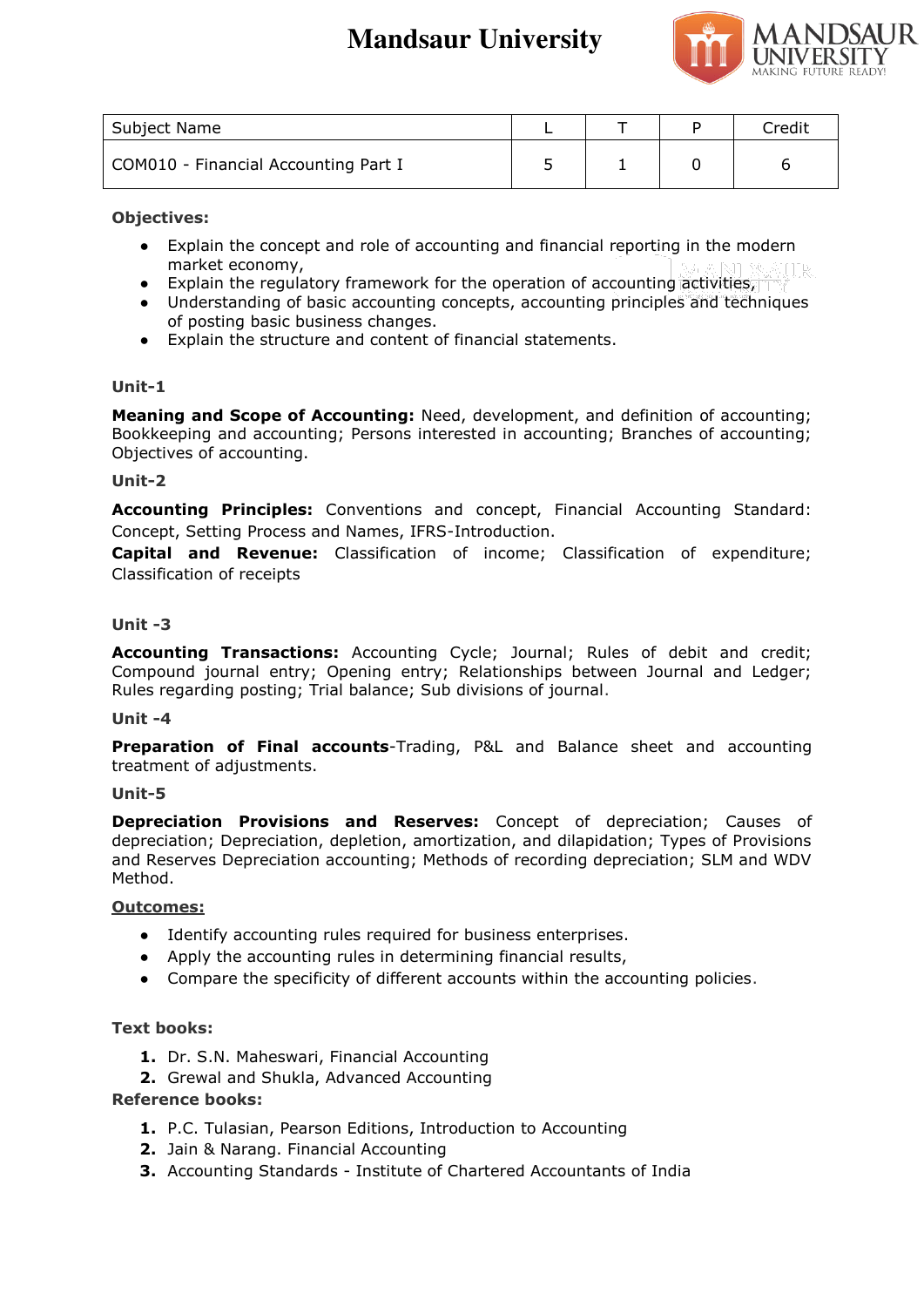

| Subject Name                           |  | Credit |
|----------------------------------------|--|--------|
| COM020 - Business Regulatory Framework |  |        |

# **Objectives:**

- To impart essential knowledge about relevant laws concerning and affecting business Organizations in operation, including partnership law.
- To familiarize the student with certain statutes that may apply in the context

# **Unit-1**

**Indian Contract Act 1872-I:-** What is Law, Various Sources of Law, Business Law, Impact of law on Society & Business Contract *Act, 1872* – Definition & Nature of Contract, essential elements.

# **Unit-2**

**Indian Contract Act 1872-II:-** Breach of contract and remedies, Indemnity & Guarantee, Pledge, Principal – agent relationship & rights & obligation of Principal & Agent.

## **Unit -3**

**Sale of Goods Act, 193***0*– Nature of contract of sale, Conditions & Warranties, Transfer of ownership, Performance of contract of sale, Rights of unpaid seller, Remedies for breach of contract, Auction sale.

## **Unit -4**

**Negotiable Instruments Act, 1881**– Meaning, nature of Negotiable Instruments., Promissory notes, BOE, Cheque, Parties of NI. Holder & Holder in due course, Liability & Negotiation, Presentation of N.I., Dishonor of N.I., Discharge from liability, Crossing of Cheque, Banker & customer, Hundi, Miscellaneous provision.

## **Unit-5**

**The Companies Act 2013**- Basic elementary knowledge, Essential characteristics of a company, Types of companies, Memorandum and Articles of Association, Prospectus, Shares & Debentures, Essential conditions for a Valid Meeting, Kinds of meetings and resolutions.

## **Outcomes:**

- Understand some basic strategies that can be used to solve legal problems;
- Read and analyze cases, with an understanding of ratio and obiter dictum, and a knowledge of the methods that can be used to apply and distinguish cases;
- Conduct basic legal research, including by using legal databases to research case law, legislation and scholarly journal articles.

## **Text books:**

- 1. Mercantile Law Avatar Singh
- 2. Elements of Mercantile Law N.D.Kapoor

- 1. Relevant Bare Acts.
- 2. Business Law Sultan Chand Publications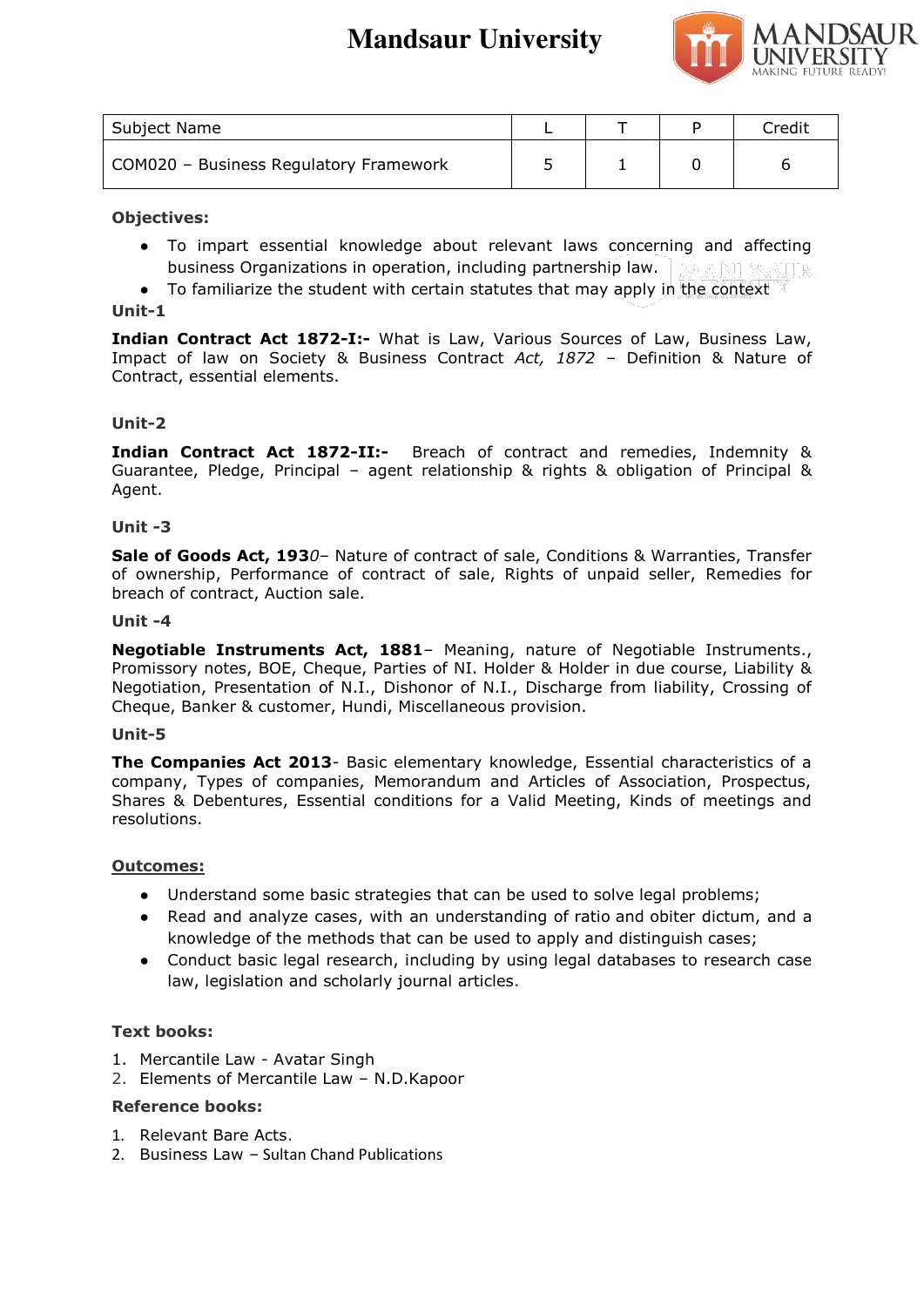

| Subject Name                     |  | Credit. |
|----------------------------------|--|---------|
| COM030 - Principles of Economics |  |         |

# **Objectives:**

- To gain an understanding of core economic principles and how they apply to a wide range of real-world issues.
- To master the theoretical and applied tools necessary to critique and create economic research.
- To learn how to articulate pragmatic, principles-based policies to enhance economic well-being and promote social justice.
- To become familiar with salient developments in the world economy, in both present-day and historical contexts.

# **Unit-1**

**Introduction:** Introduction to economic theory: Problem of scarcity, Introduction to microeconomics and macroeconomics, Function of microeconomic theory, Comparative statics and dynamics, Positive and normative economics

# **Unit-2**

**Demand, Supply and Equilibrium:** Meaning and Concept of Demand, Individual demand (Law of demand and Demand curve), Market demand curve, Meaning and Concept of Supply, Individual supply (Law of Supply and Supply Curve), Market supply curve, Shifts in demand and supply curves and the changes in equilibrium, Price elasticity of demand, Arc and point elasticity, Total expenditure (revenue) and elasticity, Income elasticity, cross elasticity and price elasticity of supply.

# **Unit -3**

**Consumer Demand Theory:** Cardinal approach of utility, Consumer equilibrium, Ordinal approach of utility, Indifference curve, Marginal rate of substitution, budget line, consumer equilibrium, income consumption curve, price consumption curve, Separation of substitution and income effect from price effect for normal, inferior and Giffen good

## **Unit -4**

**Theory of Production:** Production function, Production with one variable input: total, average and marginal product, Law of diminishing marginal returns, Production function with two variable inputs: Isoquants, marginal rate of technical substitution, Law of returns to scale, Nature of Revenue Curves in various markets, Relationship between average and marginal revenue curves in different market situations.

## **Unit-5**

**Product Pricing:** Perfect competition; pricing under perfect competition; equilibrium in short run and long run, Monopoly; pricing under monopoly, short and long period, Monopolistic competition; pricing under monopolistic competition; short and long period, Comparison among various market structure, Factor pricing in Perfectly Competitive and Imperfectly Competitive Market, Bilateral Monopoly.

# **Outcomes:**

- Develop the ability to explain core economic terms, concepts, and theories.
- Demonstrate the ability to employ the "economic way of thinking."
- Demonstrate awareness of global, historical, and institutional forces.
- Apply economic theories and concepts to contemporary social issues, as well as formulation and analysis of policy.

## **Text books:**

- 1. Joel Dean: Managerial Economics
- 2. Sankaran: Business Economics